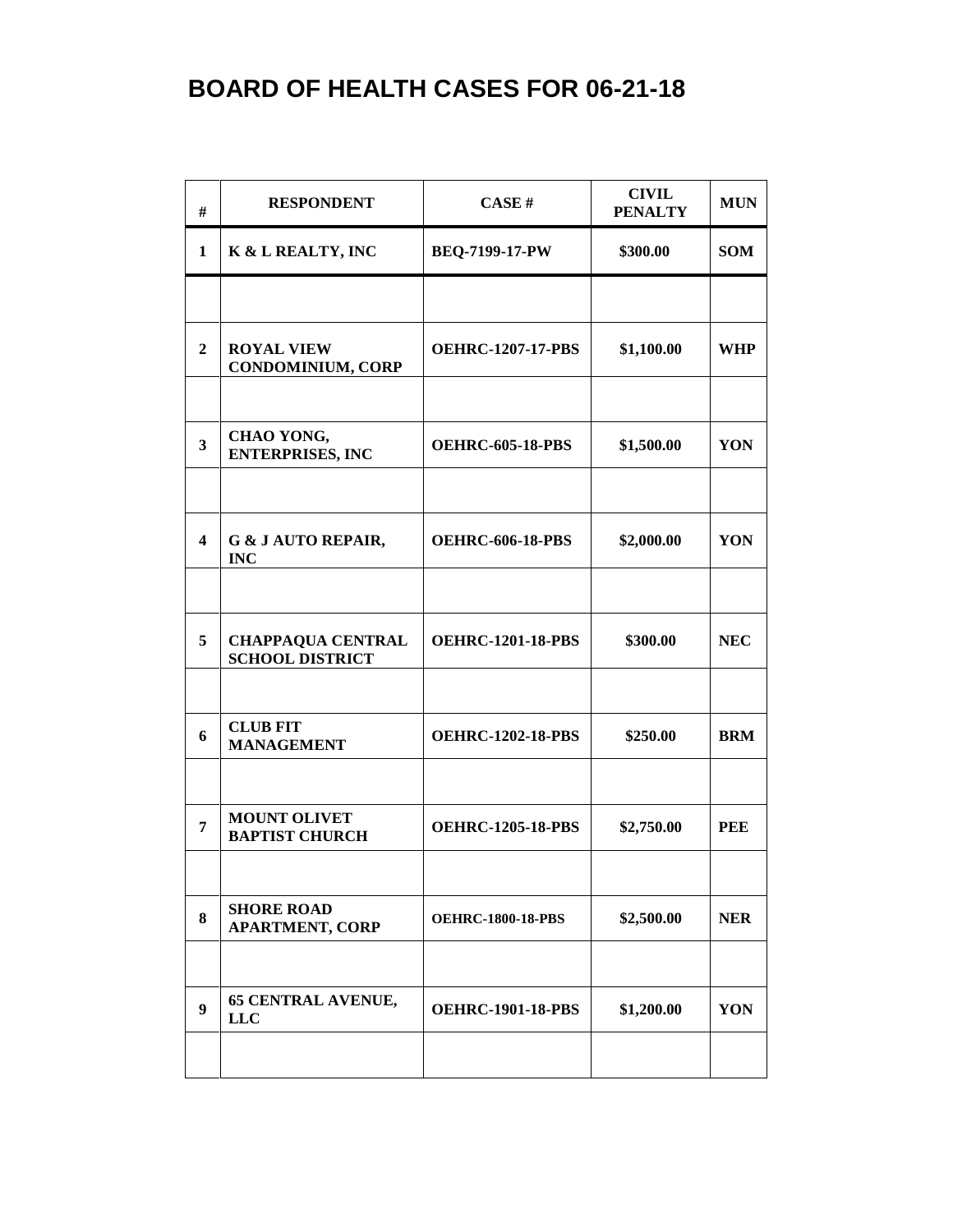| #  | <b>RESPONDENT</b>                                            | CASE#                    | <b>CIVIL</b><br><b>PENALTY</b> | <b>MUN</b> |
|----|--------------------------------------------------------------|--------------------------|--------------------------------|------------|
| 10 | <b>YI-ZHENG FAMILY</b><br>PROPERTY, LLC                      | <b>OEHRC-1903-18-PBS</b> | \$1,000.00                     | YON        |
|    |                                                              |                          |                                |            |
| 11 | PARK PLAZA<br><b>LARCHMONT, LLC</b>                          | <b>OEHRC-1904-18-PBS</b> | \$2,500.00                     | LAR        |
|    |                                                              |                          |                                |            |
| 12 | THE INVERNESS<br>HOUSING, CORP. c/o<br><b>BENCHMARK MGMT</b> | <b>OEHRC-5000-18-PBS</b> | \$1,000.00                     | <b>BRX</b> |
|    |                                                              |                          |                                |            |
| 13 | <b>MCCORKLE CO-OP</b><br>APTS, INC                           | <b>OEHRC-5001-18-PBS</b> | \$1,000.00                     | <b>BRX</b> |
|    |                                                              |                          |                                |            |
| 14 | <b>CHESTNUT MARTS/</b><br><b>MOBIL</b>                       | <b>PHP-006-17-ATUPA</b>  | \$450.00                       | <b>MTV</b> |
|    |                                                              |                          |                                |            |
| 15 | T & J CONVENIENCE<br><b>STORE, INC/ SHELL</b>                | <b>PHP-057-17-ATUPA</b>  | \$2,100.00                     | <b>WHP</b> |
|    |                                                              |                          |                                |            |
| 16 | <b>CROSS RIVER DEMON</b><br><b>SHELL SERVICE/ SHELL</b>      | <b>PHP-063-17-ATUPA</b>  | \$2,000.00                     | <b>LEW</b> |
|    |                                                              |                          |                                |            |
| 17 | THINK FOOD SMART,<br><b>INC/SHELL</b>                        | <b>PHP-067-17-ATUPA</b>  | \$2,100.00                     | <b>DBF</b> |
|    |                                                              |                          |                                |            |
| 18 | <b>KING KONG VAPE/ JIE</b><br><b>LIN</b>                     | <b>PHP-011-18-ATUPA</b>  | \$900.00                       | WHP        |
|    |                                                              |                          |                                |            |
| 19 | <b>SLICES &amp; MORE, INC/</b><br><b>SLICES</b>              | <b>PHP-7304-17-FSE</b>   | \$2,500.00                     | <b>HAS</b> |
|    |                                                              |                          |                                |            |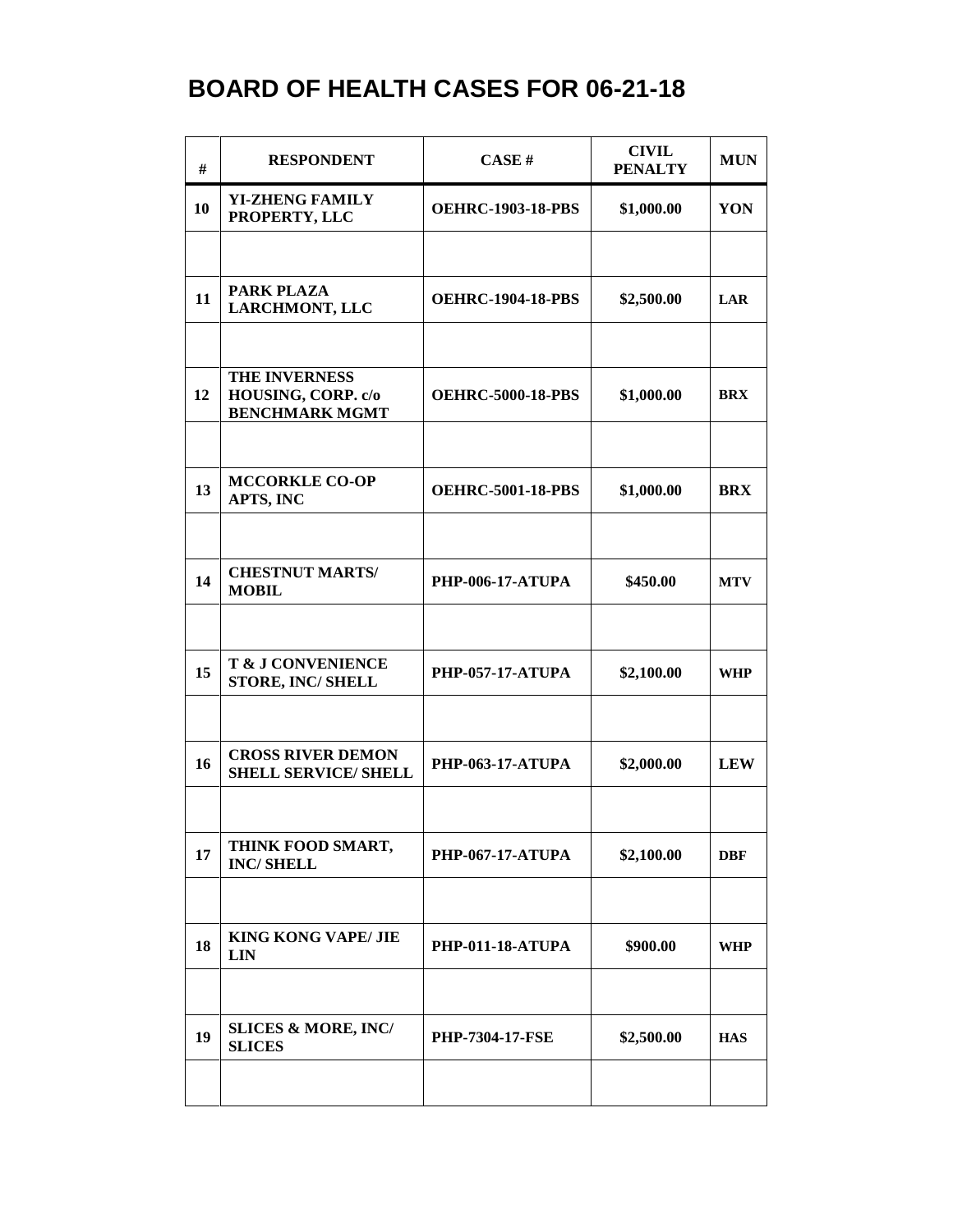| #  | <b>RESPONDENT</b>                                                                                  | CASE#                  | <b>CIVIL</b><br><b>PENALTY</b> | <b>MUN</b> |
|----|----------------------------------------------------------------------------------------------------|------------------------|--------------------------------|------------|
| 20 | JJ ARMONK, INC/KIRA<br><b>EAST</b>                                                                 | <b>PHP-7220-18-FSE</b> | \$2,500.00                     | <b>NOC</b> |
|    |                                                                                                    |                        |                                |            |
| 21 | <b>CHICKEN MASTERS OF</b><br>PORTCHESTER, LLC/<br><b>WING STOP</b>                                 | <b>PHP-7334-18-FSE</b> | \$400.00                       | <b>POC</b> |
|    |                                                                                                    |                        |                                |            |
| 22 | <b>RICHIE RICH</b><br><b>CARIBBEAN TASTE,</b><br><b>INC/ RICHIE RICH</b><br><b>CARIBBEAN TASTE</b> | <b>PHP-7361-18-FSE</b> | \$1,900.00                     | <b>MTV</b> |
|    |                                                                                                    |                        |                                |            |
| 23 | ZACHESKA, INC/ LOLA<br><b>ON THE GRILL</b>                                                         | <b>PHP-7397-18-FSE</b> | \$1,900.00                     | <b>YON</b> |
|    |                                                                                                    |                        |                                |            |
| 24 | SAMA RESTAURANT,<br><b>INC/ GRASSY SPRAIN</b><br><b>DINER</b>                                      | PHP-7399-18-FSE        | \$1,900.00                     | YON        |
|    |                                                                                                    |                        |                                |            |
| 25 | NEW KILLMALLOCK,<br><b>INC/ GUADALAJARA</b><br><b>MEXICAN REST.</b>                                | <b>PHP-7423-18-FSE</b> | \$2,500.00                     | <b>BRM</b> |
|    |                                                                                                    |                        |                                |            |
| 26 | <b>TIJUANA MEXICAN</b><br><b>GRILL 111, INC/</b><br><b>TIJUANA MEXICAN</b><br><b>GRILL</b>         | <b>PHP-7444-18-FSE</b> | \$1,700.00                     | <b>MTK</b> |
|    |                                                                                                    |                        |                                |            |
| 27 | <b>GLOBAL SNACKS, INC/</b><br><b>GLOBAL SNACKS</b>                                                 | <b>PHP-7497-18-FSE</b> | \$800.00                       | <b>MTP</b> |
|    |                                                                                                    |                        |                                |            |
| 28 | <b>20-138 ORCHARD</b><br><b>REALTY PARTNERS,</b><br>LLC. c/o TOTAL REALTY<br><b>ASSOCIATES</b>     | PHP-6052-17-LP         | \$300.00                       | YON        |
|    |                                                                                                    |                        |                                |            |